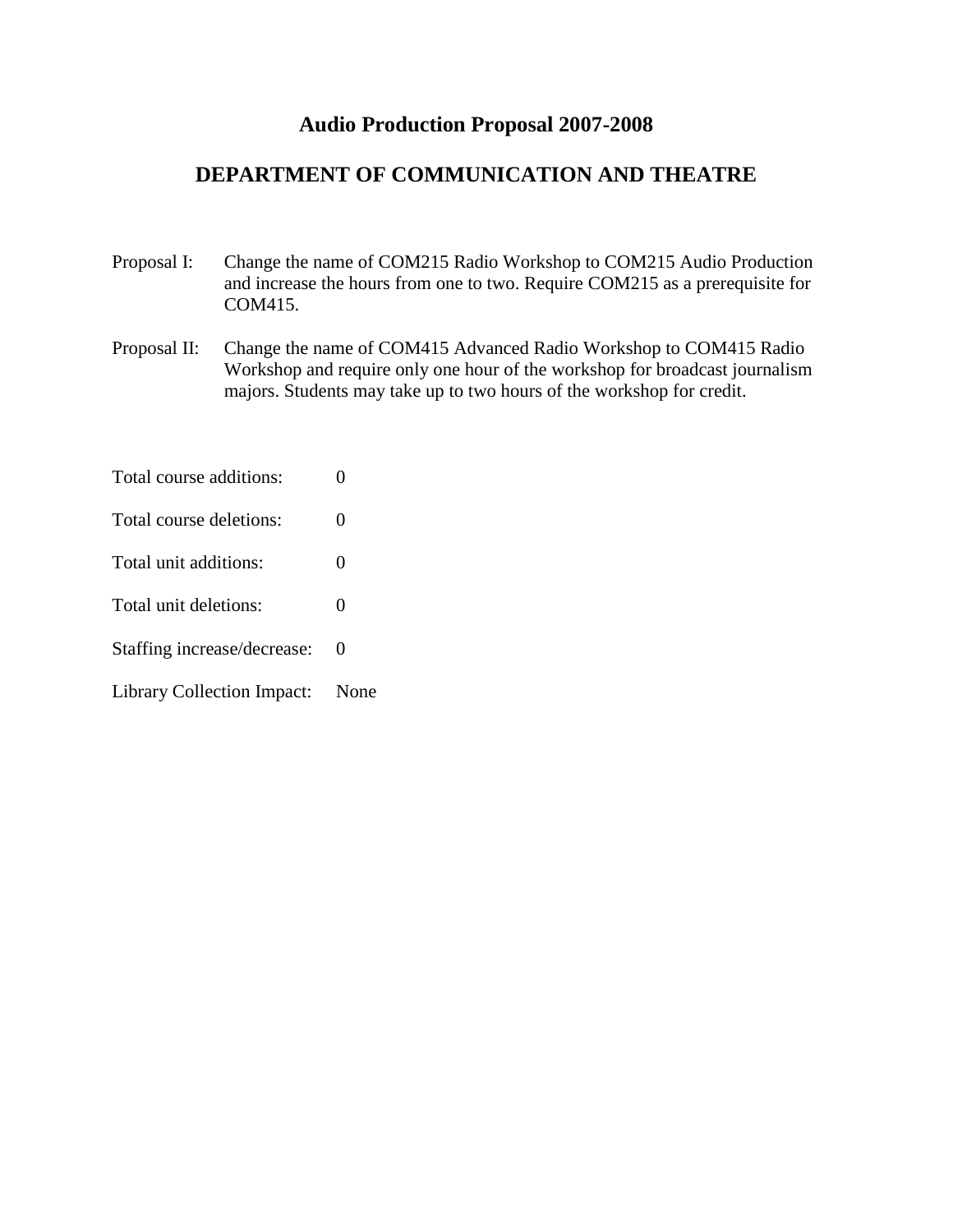# **DEPARTMENT OF COMMUNICATION AND THEATRE**

### **APC PROPOSALS**

**Proposal I:** Change the name of COM215 Radio Workshop to COM215 Audio Production (2)

**Rationale:** At present, Point Loma does not offer an audio or radio major. Because of this, only a limited number of radio courses exist. Despite the lack of a major, media communication and broadcast journalism students need to acquire skills in various facets of audio production. The present one-hour radio workshops do not provide enough class time to adequately cover the subject matter.

> COM215 and COM415 largely are used as a means to offer credit for students working at KPLR. The proposed new course will enhance student skills. At the same time, retaining a workshop course will continue to provide credit for students who work on the campus station. This will give students who want to work in radio after graduation a means of strengthening their skills and providing content for their portfolio. Additionally, media communication students will benefit from knowledge of audio production.

In addition to student benefits, PLNU will experience positive results from this change. Rather than being seen as simply a student radio station, KPLR has a chance to expand its offerings and reach out to alumni and churches. This necessitates improved quality, which will be met by students who have taken the audio production course.

## **Catalog Copy:**

#### **COM215 (2) Audio Production**

This is a basic course that provides students with skills in writing and production of audio content for radio (e.g., commercials, promotional announcements, PSAs), and TV and film (multi-track recording, mixing, and sound effects). The course also deals with announcing, acoustics, microphones, and remote broadcasts. The course is required for broadcast journalism majors and other students desiring to work at KPLR. *Offered fall and spring semesters.*

#### **Units Added/Dropped:** +1

**Staffing Impact:** None

**Proposal II:** Change the name of COM415 Advanced Radio Workshop to COM415 Radio Workshop and require only one hour of the workshop for broadcast journalism majors.